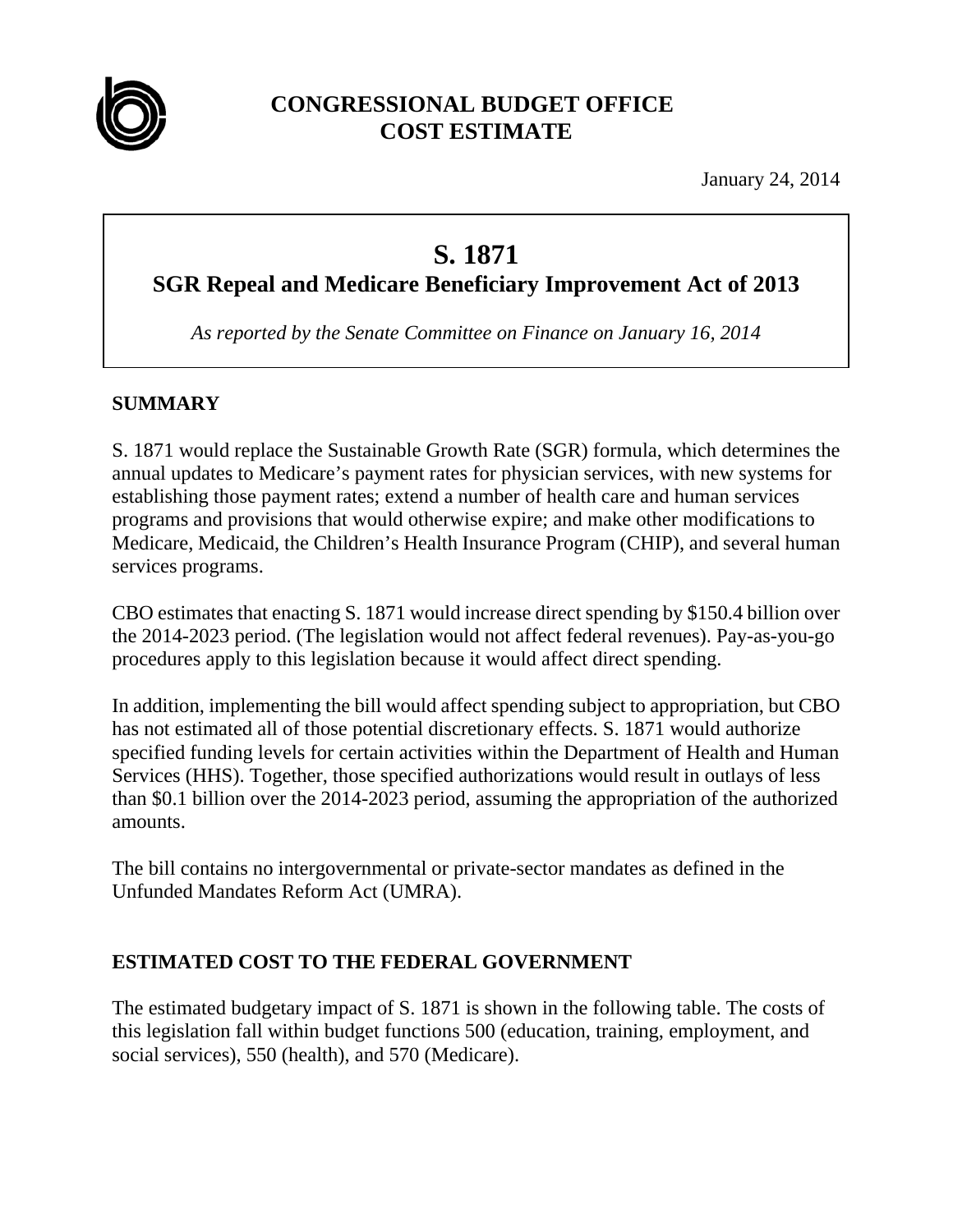|                                                                                                                           | By Fiscal Year, in Billions of Dollars          |                  |                                              |                  |                            |                            |                                  |                          |                              |                            |                |                  |  |  |
|---------------------------------------------------------------------------------------------------------------------------|-------------------------------------------------|------------------|----------------------------------------------|------------------|----------------------------|----------------------------|----------------------------------|--------------------------|------------------------------|----------------------------|----------------|------------------|--|--|
|                                                                                                                           | 2014                                            | 2015             | 2016                                         | 2017             | 2018                       | 2019                       | 2020                             | 2021                     | 2022                         | 2023                       | 2014-<br>2018  | 2014-<br>2023    |  |  |
|                                                                                                                           | CHANGES IN DIRECT SPENDING OUTLAYS <sup>a</sup> |                  |                                              |                  |                            |                            |                                  |                          |                              |                            |                |                  |  |  |
| <b>Title I: Medicare Payment for</b><br><b>Physician Services</b>                                                         | 5.2                                             | 10.1             | 10.1                                         | 10.2             | 9.7                        | 11.0                       | 12.3                             | 13.6                     | 15.1                         | 14.1                       | 45.3           | 111.5            |  |  |
| <b>Title II: Extensions and Other</b><br><b>Provisions</b><br>Subtitle A: Medicare Extensions<br>Geographic Practice Cost |                                                 |                  |                                              |                  |                            |                            |                                  |                          |                              |                            |                |                  |  |  |
| Index                                                                                                                     | 0.1                                             | 0.4              | 0.6                                          | 0.6              | 0.6                        | 0.7                        | 0.7                              | 0.8                      | 0.8                          | 0.9                        | 2.4            | 6.2              |  |  |
| <b>Therapy Services</b>                                                                                                   | 0.6                                             | 0.4              | 0.5                                          | 0.7              | 0.8                        | 0.9                        | 1.0                              | 1.1                      | 1.3                          | 1.4                        | 3.1            | 8.8              |  |  |
| <b>Ambulance Services</b>                                                                                                 | 0.1                                             | 0.1              | 0.1                                          | 0.1              | 0.1                        | $\ast$                     | $\ast$                           | $\ast$                   | $\ast$                       | $\ast$                     | 0.5            | 0.5              |  |  |
| Medicare-Dependent Hospitals                                                                                              | $\theta$                                        | 0.1              | 0.2                                          | 0.2              | 0.2                        | 0.2                        | 0.2                              | 0.2                      | 0.2                          | 0.2                        | 0.6            | 1.6              |  |  |
| Low-Volume Hospitals                                                                                                      | $\mathbf{0}$                                    | 0.4              | 0.4                                          | 0.4              | 0.5                        | 0.5                        | 0.5                              | 0.5                      | 0.6                          | 0.6                        | 1.7            | 4.5              |  |  |
| Medicare Special Needs Plans                                                                                              | $\overline{0}$                                  | $\ast$           | 0.3                                          | 0.4              | 0.2                        | 0.2                        | 0.2                              | 0.1                      | 0.1                          | 0.1                        | 1.0            | 1.7              |  |  |
| <b>Medicare Cost Contracts</b>                                                                                            | $\mathbf{0}$                                    | $\mathbf{0}$     | 0.1                                          | 0.1              | $\ast$                     | $\ast$                     | $\ast$                           | $\ast$                   | $\ast$                       | $\ast$                     | 0.2            | 0.2              |  |  |
| <b>Quality Measurement</b>                                                                                                | $\ast$                                          | $\ast$<br>$\ast$ | $\ast$<br>$\ast$                             | $\ast$<br>$\ast$ | $\boldsymbol{0}$<br>$\ast$ | $\boldsymbol{0}$<br>$\ast$ | $\mathbf{0}$<br>$\ast$           | $\theta$<br>$\ast$       | $\boldsymbol{0}$<br>$\ast$   | $\boldsymbol{0}$<br>$\ast$ | 0.1            | 0.1              |  |  |
| Outreach                                                                                                                  | $\theta$                                        |                  |                                              |                  |                            |                            |                                  |                          |                              |                            | 0.1            | 0.2              |  |  |
| Subtitle B: Medicaid and CHIP<br>Extensions<br>Qualifying Individual Program                                              | 0.5                                             | 0.8              | 1.0                                          | 1.2              | 1.4                        | 0.9                        | 0.3                              | 0.3                      | 0.2                          | 0.2                        | 5.0            | 6.9              |  |  |
| <b>Transitional Medical</b>                                                                                               |                                                 |                  |                                              |                  |                            |                            |                                  |                          |                              |                            |                |                  |  |  |
| Assistance                                                                                                                | 0.3                                             | 0.6              | 0.3                                          | 0.1              | $\boldsymbol{0}$           | $-0.3$                     | $-0.1$                           | $\ast$                   | $\boldsymbol{0}$             | 0                          | 1.2            | 0.8              |  |  |
| <b>Express Lane Eligibility</b>                                                                                           | $\mathbf{0}$                                    | $\ast$           | $\boldsymbol{0}$                             | $\mathbf{0}$     | $\mathbf{0}$               | $\boldsymbol{0}$           | $\mathbf{0}$                     | $\mathbf{0}$             | $\mathbf{0}$                 | $\overline{0}$             | $\ast$         | $\ast$           |  |  |
| <b>Pediatric Quality Measures</b>                                                                                         | $\ast$                                          | $\ast$           | $\ast$                                       | $\ast$           | $\ast$                     | $\boldsymbol{0}$           | $\mathbf{0}$                     | $\mathbf{0}$             | $\mathbf{0}$                 | $\overline{0}$             | $\overline{0}$ | $\boldsymbol{0}$ |  |  |
| <b>Special Diabetes Programs</b>                                                                                          | *                                               | 0.3              | 0.3                                          | 0.3              | 0.3                        | 0.3                        | $\ast$                           | *                        | $\theta$                     | $\overline{0}$             | 1.2            | 1.5              |  |  |
| Subtitle C: Human Services<br>Extensions                                                                                  | *                                               | $\ast$           | 0.1                                          | 0.1              | 0.1                        | 0.1                        | 0.1                              | *                        | *                            | ∗                          | 0.4            | 0.7              |  |  |
| Subtitle D: Program Integrity                                                                                             | $\ast$                                          | *                | $\ast$                                       | $\ast$           | $\ast$                     | $\ast$                     | $\ast$                           | $\ast$                   | $\ast$                       | $\ast$                     | 0.1            | 0.3              |  |  |
| Subtitle E: Other Provisions                                                                                              | $\ast$                                          | 0.1              | 0.4                                          | 0.6              | 0.6                        | 0.6                        | 0.7                              | 0.8                      | 0.8                          | 0.9                        | 1.6            | 5.5              |  |  |
| <b>Independent Payment Advisory</b><br><b>Board Interaction</b>                                                           | $\boldsymbol{0}$                                | $\boldsymbol{0}$ | $\boldsymbol{0}$                             | $\boldsymbol{0}$ | $\boldsymbol{0}$           | $-0.4$                     | $-0.1$                           | $-0.1$                   | $-0.1$                       | ∗                          | $\mathbf{0}$   | $-0.6$           |  |  |
| <b>Estimated Direct Spending</b><br>Outlays                                                                               | 6.7                                             | 13.6             | 14.4                                         | 14.9             | 14.7                       | 14.9                       | 16.1                             | 17.5                     | 19.2                         | 18.5                       | 64.4           | 150.4            |  |  |
|                                                                                                                           |                                                 |                  | CHANGES IN SPENDING SUBJECT TO APPROPRIATION |                  |                            |                            |                                  |                          |                              |                            |                |                  |  |  |
|                                                                                                                           |                                                 |                  |                                              |                  |                            |                            |                                  |                          |                              |                            |                |                  |  |  |
| <b>Authorization Level</b><br><b>Estimated Outlays</b>                                                                    | *<br>*                                          | *<br>$\ast$      | 0.1<br>$\ast$                                | $\ast$           | *                          | $\mathbf{0}$<br>$\ast$     | $\overline{0}$<br>$\overline{0}$ | $\theta$<br>$\mathbf{0}$ | $\mathbf{0}$<br>$\mathbf{0}$ | $\overline{0}$<br>$\Omega$ | 0.1<br>0.1     | 0.1<br>0.1       |  |  |
|                                                                                                                           |                                                 |                  |                                              |                  |                            |                            |                                  |                          |                              |                            |                |                  |  |  |
| <b>Memorandum</b>                                                                                                         |                                                 |                  |                                              |                  |                            |                            |                                  |                          |                              |                            |                |                  |  |  |
| Non-Scoreable Effects                                                                                                     |                                                 |                  |                                              |                  |                            |                            |                                  |                          |                              |                            |                |                  |  |  |
| <b>Recovery Audit Contractors</b>                                                                                         | $\Omega$                                        | $\ast$           | $\ast$                                       | $\ast$           | $\ast$                     | $\ast$                     | *                                | $\ast$                   | *                            | *                          | $\ast$         | $-0.1$           |  |  |
| Extension of Medicaid Fraud                                                                                               |                                                 |                  |                                              |                  |                            |                            |                                  |                          |                              |                            |                |                  |  |  |
| <b>Control Units Authority</b>                                                                                            | $\mathbf{0}$                                    | $\ast$           | $\ast$                                       | $\ast$           | $\ast$                     | $\ast$                     | $\ast$                           | $\ast$                   | $\ast$                       | $\ast$                     | $-0.1$         | $-0.3$           |  |  |
| Redirecting Civil Monetary<br>Penalties                                                                                   | *                                               | *                | *                                            | $\ast$           | $\ast$                     | *                          | *                                | $\ast$                   | $\ast$                       | *                          | $\ast$         | *                |  |  |

Notes: Components may not sum to totals because of rounding;  $* =$  between -\$50 million and \$50 million. CHIP = Children's Health Insurance Program.

a. For most provisions, estimated changes in budget authority would be equal to estimated changes in outlays for direct spending.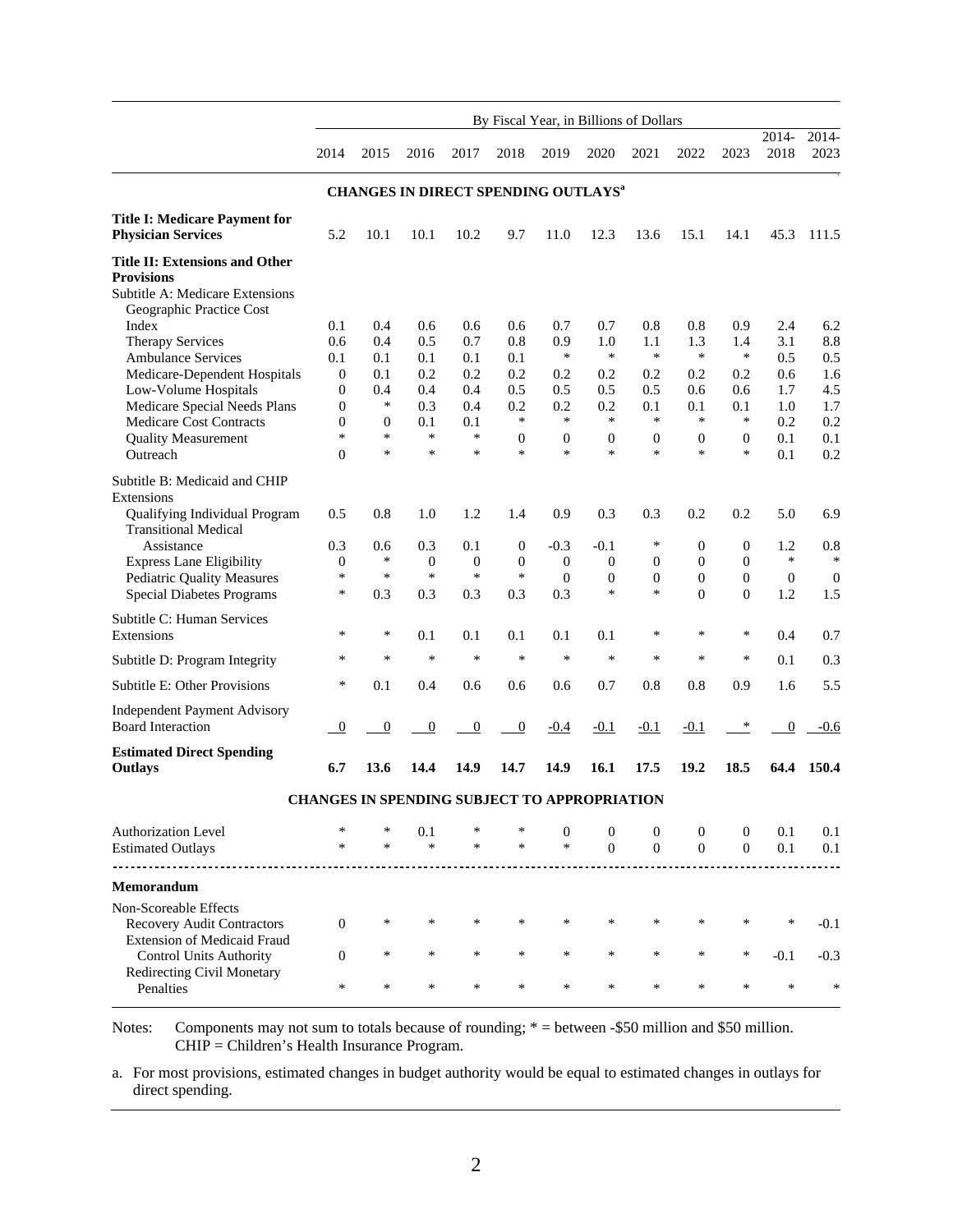#### **BASIS OF ESTIMATE**

 $\overline{\phantom{a}}$ 

The Bipartisan Budget Act of 2013 (enacted as Public Law 113-67 in December of last year) made multiple changes to the Medicare program, including many of the payment systems and programs that would be affected by S. 1871—generally by extending for three months the payment rules that were in effect in 2013. As a result, conforming changes would have to be made for S. 1871 to have its intended effects. This estimate reflects the assumption that the legislation would include such conforming changes. In general, the estimate assumes that those overlapping provisions of S. 1871 would take effect after the period affected by the Bipartisan Budget Act of 2013 (in most cases, three months).

For two provisions—the 2014 update for services on the physician fee schedule and the extension of so-called "reasonable cost reimbursement contracts"—it was not obvious how a conforming change would be specified. For this cost estimate, CBO made the following assumptions:

- With respect to the physician fee schedule, the Bipartisan Budget Act of 2013 increased payment rates by one-half percent for services furnished during January through March of 2014. However, S. 1871 maintains payment rates at the 2013 level through 2023. This estimate assumes those payment rates would revert to the 2013 level on April 1, 2014.
- Both the Bipartisan Budget Act of 2013 and S. 1871 would extend by one year (through 2015) authority for reasonable cost reimbursement contracts (which specify the terms under which some managed care plans participate in Medicare) in areas that meet certain thresholds for competition among insurers. This estimate assumes that S. 1871 would extend those contracts through 2016.

Payments to Medicare Advantage (MA) plans are based on underlying fee-for-service (FFS) costs, so CBO estimates an interaction between changes in FFS spending and MA plan payments. In addition, beneficiary premiums (primarily for coverage under Parts B and D of Medicare, but also for Medicare Part A for a small number of individuals) offset some share of spending on Medicare services. $1$  CBO therefore estimates an interaction between changes in FFS spending and the total amount of premiums paid by beneficiaries. Most estimates in the preceding table incorporate the effect of changes in FFS spending on MA spending and beneficiary premium collections. With respect to payments for physician services, those interactions are detailed below.

This estimate assumes that S. 1871 will be enacted in the spring of 2014.

<sup>1.</sup> Medicare Part A finances inpatient hospital and skilled nursing care, among other services. Part B covers physician services and other outpatient care. Part D is Medicare's outpatient drug benefit.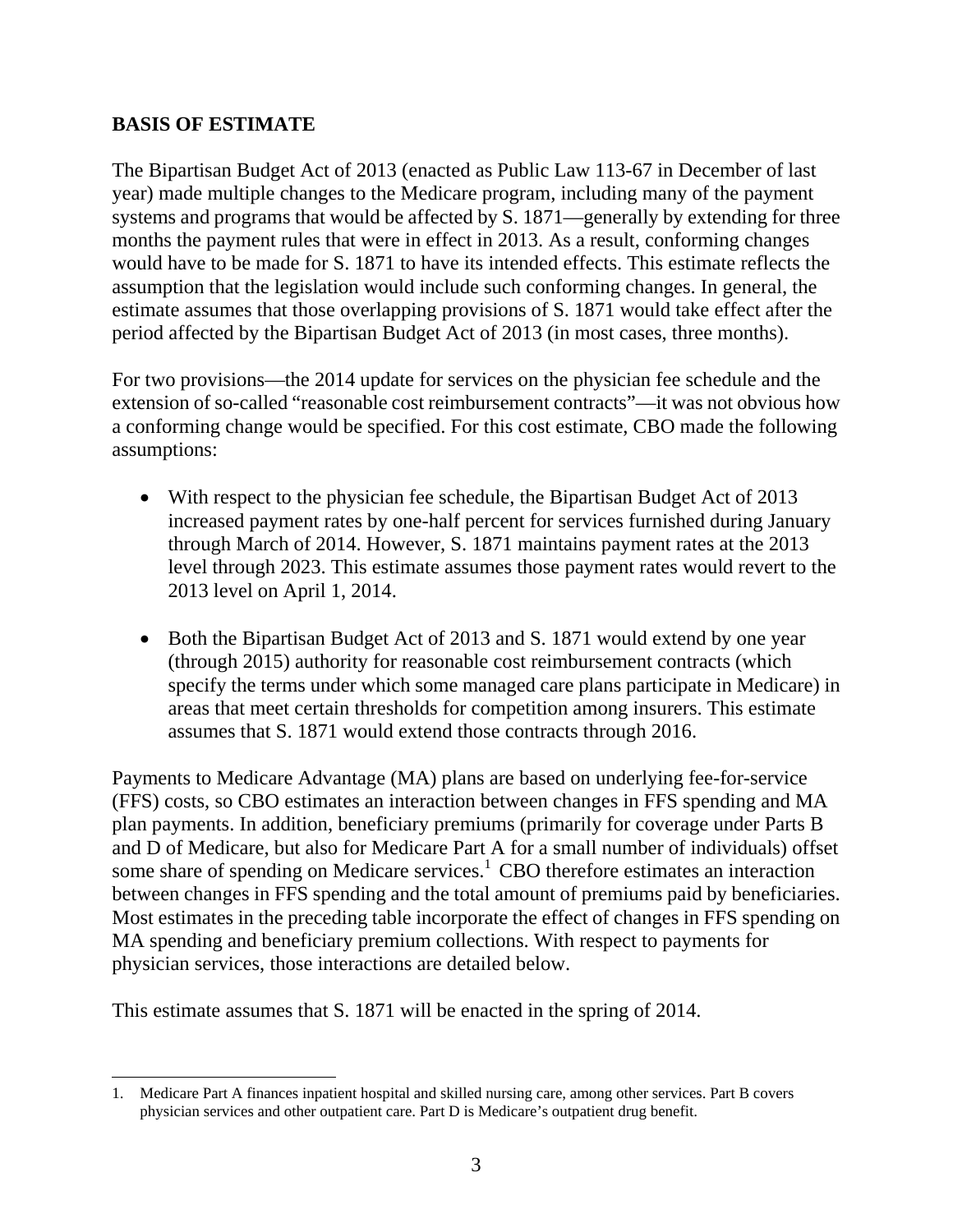#### **Physician Payments**

Title I of S. 1871 would change the way the Medicare program pays for services provided by physicians and other health care professionals. Medicare compensates physicians for services they provide on the basis of a fee schedule that specifies payment rates for each type of covered service. Payment rates are based on a measure of the resources required to provide a given service (measured in relative value units, or RVUs), adjusted to account for geographical differences in input prices, and translated into a dollar amount by applying a "conversion factor." The SGR formula determines the annual update to the conversion factor. Under current law, Medicare's payment rates for physicians' services are slated to drop by about 24 percent in April 2014, and CBO projects those payment rates will increase by small amounts in most subsequent years but will remain below current levels throughout the next 10 years.

S. 1871 would replace the SGR with new payment systems over the next several years. The major provisions of the new payment systems specified in S. 1871 are described below:

- The bill would maintain Medicare's payment rates for services on the physician fee schedule at the 2013 level through 2023, but the amounts paid to individual providers would be subject to adjustment through one of two mechanisms, depending on whether the physician chooses to participate in a Value-Based Performance Incentive (VBP) program or an Alternative Payment Model (APM) program. (Both programs are described at greater length below.) The Bipartisan Budget Act increased the physician payment rates by 0.5 percent for the first three months of calendar year 2014. This estimate assumes that conforming changes to S. 1871 would return payment rates to the 2013 level for the rest of calendar year 2014.
- Payments to providers who participate in the VBP program would be subject to positive or negative performance adjustments financed through a funding pool, with the positive and negative adjustments designed to be offsetting so they have no net effect on overall payments. The performance adjustments could be as large as 4 percent of the amounts paid on the physician fee schedule for services provided by physicians participating in the VBP program in 2017, and that percentage would increase to between 10 percent and 12 percent in 2021 and subsequent years. The performance adjustment for an individual provider would depend on that provider's performance.
- Providers who participate in an APM program (in particular, those who receive a substantial portion of their revenue from alternative payment models) would receive, in 2017 through 2022, a lump-sum payment equal to 5 percent of their Medicare payments in the prior year for services paid on the physician fee schedule. Providers with revenue close to the APM revenue threshold either would receive no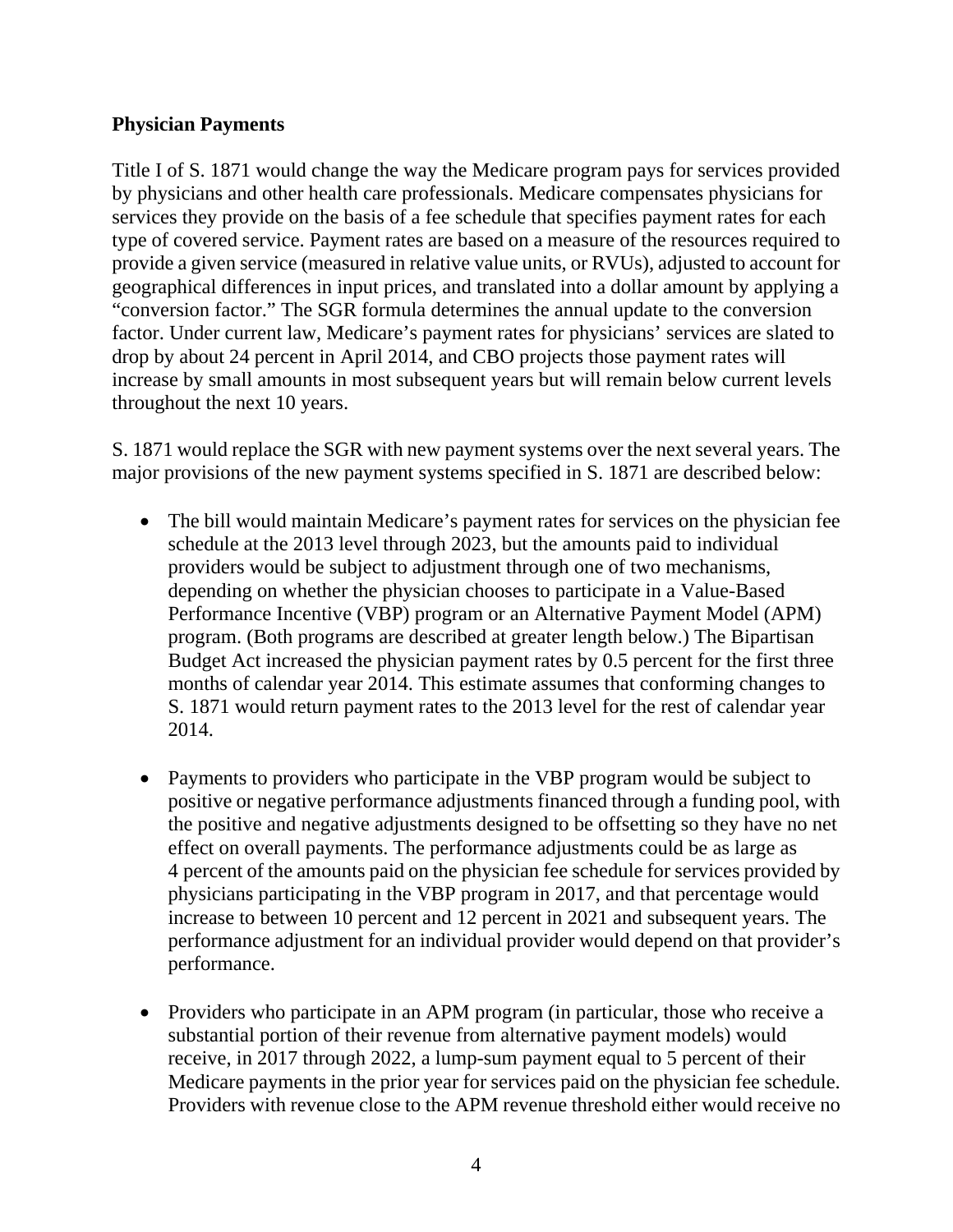adjustment to their Medicare payments or the VBP performance adjustment if they reported measures and activities in that program. Providers would not be eligible for a lump-sum payment in 2023.

• For 2024 and subsequent years, there would be two payment rates for services paid on the physician fee schedule. For providers paid through the VBP program, payment rates would be increased each year by 1 percent. For providers paid through an APM, payment rates would be increased each year by 2 percent.

In addition, the bill would eliminate current-law penalties for providers who do not achieve meaningful use of electronic health records (EHR) or satisfactorily report data on quality. However, physicians would have to meet standards for use of EHR and quality as part of the VBP program. In addition, the bill would adjust relative value units for certain physicians' services, and require the development of payment codes that would encourage care coordination and the use of medical homes.

**Value-Based Performance Incentive Program**. The legislation would establish a VBP system in which the total performance of physicians and other medical providers would be measured based on information reported by those providers regarding quality measures, clinical practice improvement activities, resource use, and meaningful use of electronic health records. The Secretary of Health and Human Services would develop a methodology to assess total performance and determine a composite score. Beginning in 2017, providers with higher composite scores would receive positive performance adjustments and providers with lower composite scores would receive no or negative performance adjustments. The performance adjustments would not increase Medicare spending because reductions in payments made to providers with lower composite scores would be used to provide higher performance adjustments to providers with higher composite scores.

The Secretary would establish a funding pool to be used to distribute VBP payment adjustments by modifying the amount paid for each service based on the provider's composite score. The funding pool would rise from 4 percent of payments under the physician fee schedule for services provided by physicians participating in the VBP program in 2017 to between 10 percent and 12 percent in 2021 and subsequent years.

**Alternative Payment Models**. From 2017 through 2022, certain providers who participate in eligible APMs would receive a lump-sum incentive payment equal to 5 percent of their aggregate payments from Medicare for the preceding year. The legislation specifies the following types of Medicare-eligible APMs:

• Models that: (1) require the provider to bear financial risk, meet standards related to the use of electronic health records, and meet quality measures comparable to the VBP program; and (2) are being tested through a demonstration program (or have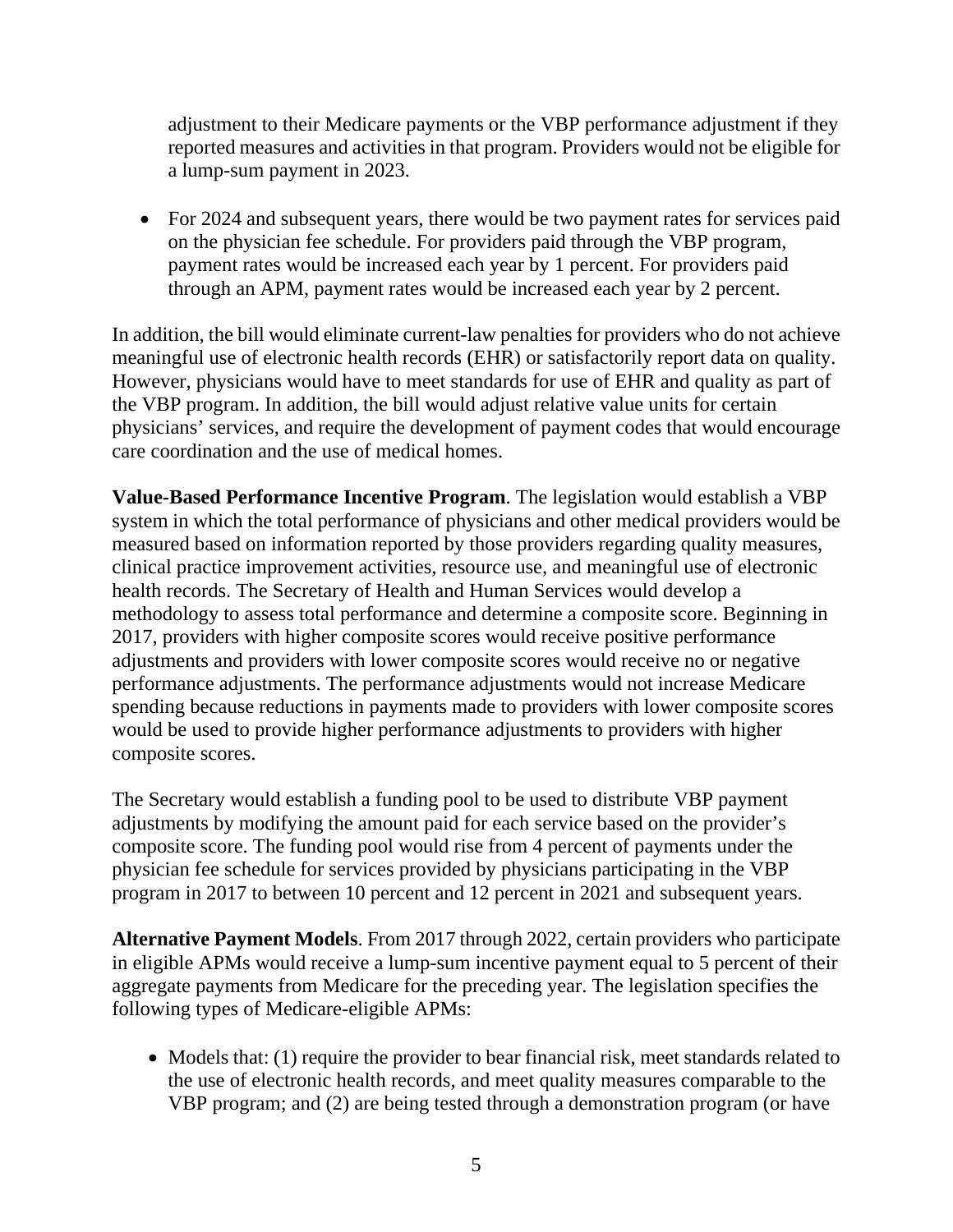been expanded after being tested) under Medicare or the Center for Medicare and Medicaid Innovation (CMMI); or

 A medical home program expanded after a successful demonstration conducted by CMMI that meets standards related to the use of electronic health records and quality measures.

For 2017 and 2018, a provider would be eligible for the lump-sum payment of 5 percent if at least 25 percent of the provider's Medicare payments were for services furnished in an eligible APM. Providers who do not come within 5 percentage points of the Medicare share-of-revenue threshold would be subject to the rules of the VBP program. However, a provider who comes within 5 percentage points of meeting the threshold could choose between being paid the fee-schedule amount (without further adjustment) or being paid under the rules of the VBP program.

Beginning in 2019, the threshold for the share of revenue from eligible APMs necessary to be eligible for the lump-sum payment of 5 percent would rise, but the provider could count revenue from comparable non-Medicare APMs. Also beginning in that year, providers with revenue from an APM that is close to those thresholds would have a choice similar to that facing providers close to the thresholds in 2017 and 2018.

**Budgetary Effects of Title I**. CBO estimates that enacting title I of S. 1871 would increase direct spending by about \$45 billion over the 2014-2018 period and approximately \$112 billion over the 2014-2023 period, assuming enactment this spring. Nearly all of the estimated increase in spending would stem from the specified updates to rates for services paid on the physician fee schedule. CBO estimates that reverting to the 2013 payment rates for the rest of 2014 and maintaining the 2013 level through 2023 would increase Medicare spending by about \$109 billion over the 2014-2023 period.

In addition, CBO estimates that establishing the VBP and APM programs, with the opportunity for providers to choose to participate in only one of the programs, would increase Medicare spending by approximately \$5 billion through 2023. That estimate largely reflects CBO's expectation that each provider will choose the program that is most attractive financially to that provider.

Other provisions in title I would adjust RVUs for certain physician services; require the development of payment codes that would encourage care coordination and use of medical homes; and eliminate current-law penalties associated with not meeting quality or EHR standards. Those provisions would result in estimated net savings of about \$5 billion through 2023.

CBO's estimate of the budgetary effects of title I incorporates the effects of changes in Medicare spending for services furnished in the fee-for-service sector on payments to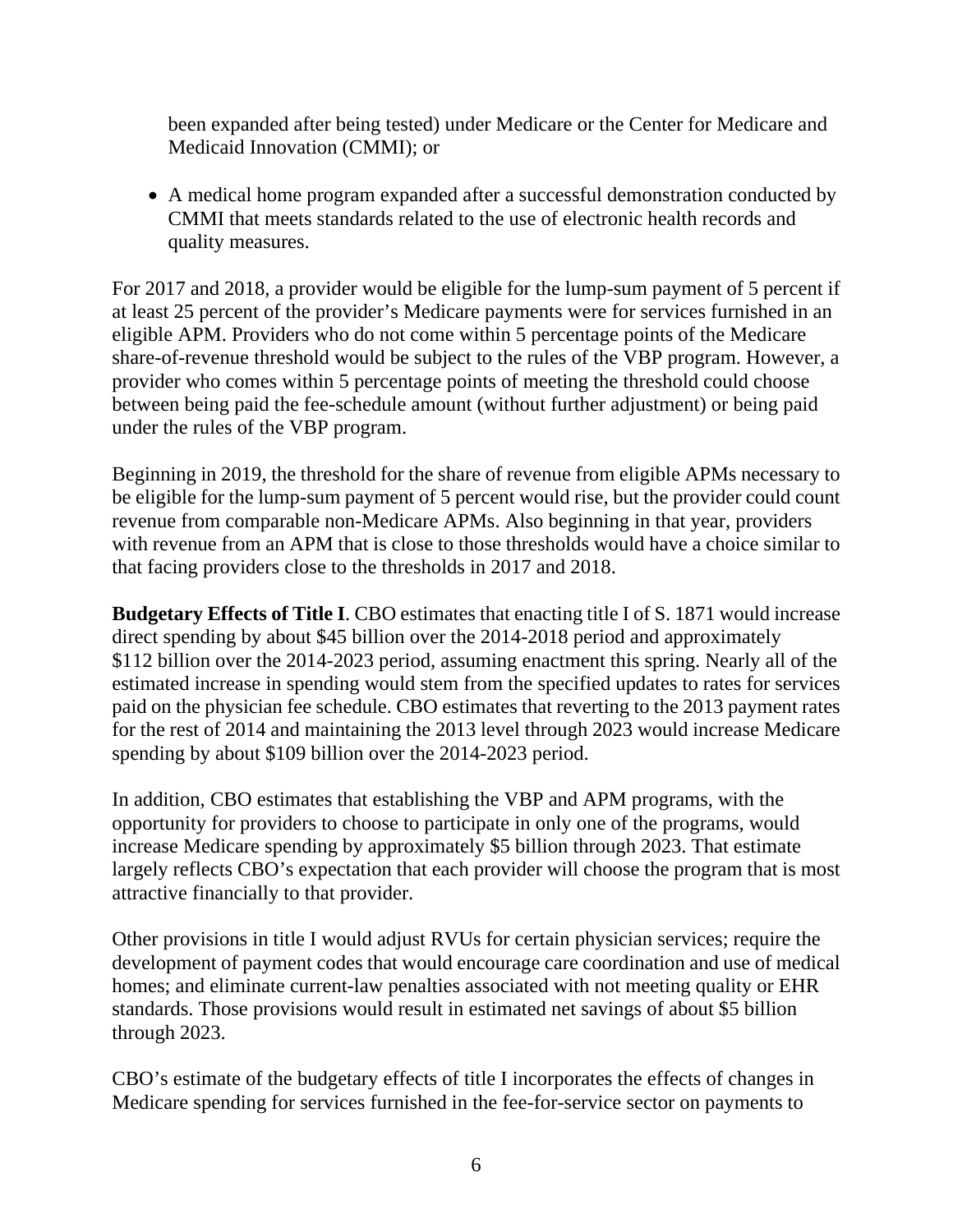Medicare Advantage (MA) plans, changes in receipts from premiums paid by beneficiaries, an increased likelihood that the Independent Payment Advisory Board (IPAB) mechanism would be triggered (discussed in the section on Extension of Medicare Provisions below), and changes in spending by the Department of Defense's TRICARE program owing to changes in Medicare payment rates. In particular:

- Spending for the MA program would rise because the "benchmarks" that Medicare uses to determine how much the program pays for MA enrollees are adjusted for changes in Medicare spending per beneficiary in the fee-for-service sector. There would be no impact on MA spending under S. 1871 until 2016 because the payment rates currently in effect through March of 2014 will be used to set benchmarks for 2015. The effect on MA would account for about \$39 billion of the total estimated increase in direct spending from title I over the 2015-2023 period.
- Beneficiaries enrolled in Part B of Medicare (which covers physicians' and other outpatient services) pay premiums that offset about 25 percent of the costs of those benefits. Such premium collections are recorded as offsetting receipts (a credit against direct spending). Therefore, about one-quarter of the gross increase in Medicare spending would be offset by changes in those premium receipts. Premiums for 2014 have been set, so changes to offsetting receipts for this legislation would begin in 2015. Over the 2015-2023 period, CBO estimates that aggregate Part B premium receipts would rise by about \$31 billion under title I.
- The TRICARE program pays Medicare coinsurance and deductibles for military retirees. Those coinsurance and deductible payments would be higher under the legislation because the prices of physicians' services in Medicare would be higher. CBO estimates that the effect on TRICARE from title I would increase direct spending by about \$1 billion over 10 years.

## **Extension of Medicare Provisions**

Subtitle A of title II would extend numerous Medicare provisions that would otherwise expire under current law. In total, CBO estimates that enacting those extensions would increase federal spending by about \$10 billion over the 2014-2018 period and approximately \$24 billion over the 2014-2023 period.

**Geographic Practice Cost Index.** Medicare payments for services provided under the physician fee schedule are adjusted to reflect geographic differences in the cost of providing services. That adjustment, which is based on the Geographic Practice Cost Index (GPCI), reflects the cost of operating a physician's practice in each area relative to the national average. From January 2004 through December 31, 2013, legislation prevented adjustments to the GPCI for physicians' work from falling below that average. Under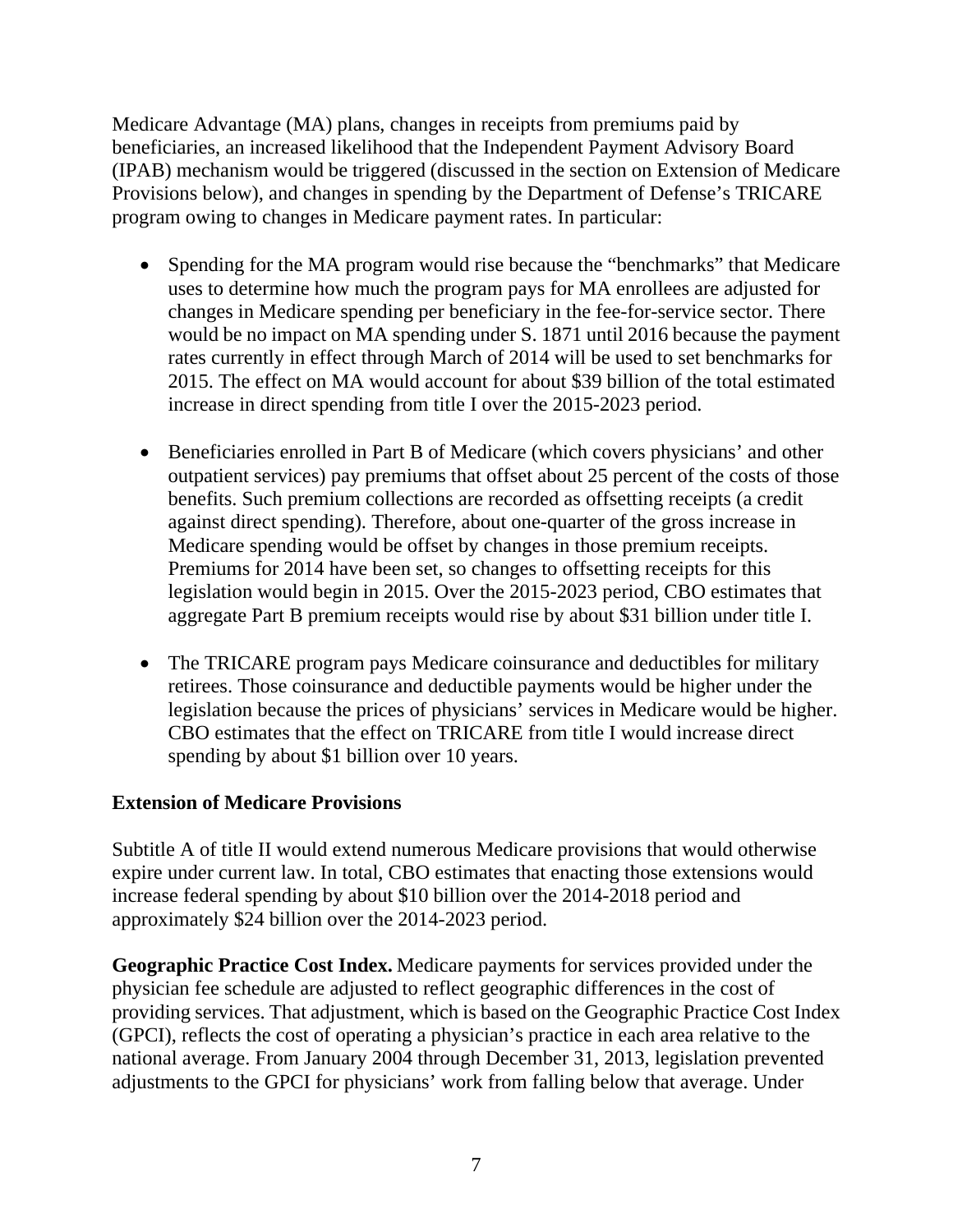S. 1871, that floor on the work index would be made permanent. CBO estimates that provision would increase direct spending by about \$6 billion over the 2014-2023 period.

**Therapy Services**. As of January 1, 2015, the legislation would permanently repeal an annual per-beneficiary cap on Medicare payments for outpatient therapy services. Those caps are currently \$1,920 for physical therapy and speech-language pathology services combined and \$1,920 for occupational therapy services. In addition, S. 1871 would require the Secretary of HHS to develop a medical review program for outpatient therapy services to promote appropriate utilization. CBO estimates that provision would increase direct spending by about \$9 billion over the 2014-2023 period.

**Ambulance Services**. S. 1871 would extend add-on payments to certain providers of ground ambulance services in designated urban and rural areas. The legislation also would continue bonus payments to ground ambulance service providers in certain rural areas. Both types of supplemental payments would be extended until January 1, 2019. Beginning July 1, 2015, this legislation would require the reporting of cost information for certain ambulance service providers and permit a 5 percent reduction in payments (for a one-year period) for any ambulance provider who is required to report but does not do so. CBO estimates that those changes would increase direct spending by \$0.5 billion over the 2014-2023 period.

**Medicare-Dependent Hospitals and Low-Volume Hospitals**. The legislation would permanently extend payment provisions related to Medicare-dependent hospitals (MDHs) and low-volume hospitals (LVHs). MDHs would continue to be paid a blend of the amount determined under the prospective payment system applicable to most hospital services and a hospital-specific amount. For LVHs, S. 1871 would continue to provide a 25 percent increase in payment rates for hospitals with 200 or fewer total discharges; that adjustment would decrease on a sliding scale to 0 percent for hospitals with more than 1,600 total discharges. CBO estimates those provisions would increase direct spending by about \$6 billion over the 2014-2023 period.

**Medicare Special Needs Plans and Cost Contracts**. Special needs plans (SNPs), a category of MA plans offered by private insurers, enroll beneficiaries who require an institutional level of care, have certain chronic conditions, or are enrolled in both Medicare and Medicaid. S. 1871 would permanently authorize SNPs for institutionalized beneficiaries and extend the authorization for SNPs that enroll beneficiaries with certain chronic conditions through December 31, 2017. SNPs that target beneficiaries enrolled in both Medicare and Medicaid would be reauthorized through December 31, 2020, and would be required to integrate Medicare and Medicaid benefits to the extent permitted under state laws.

Under current law, some private health plans that furnish Medicare benefits are paid based on an assessment of their reasonable costs for providing services. S. 1871 would allow the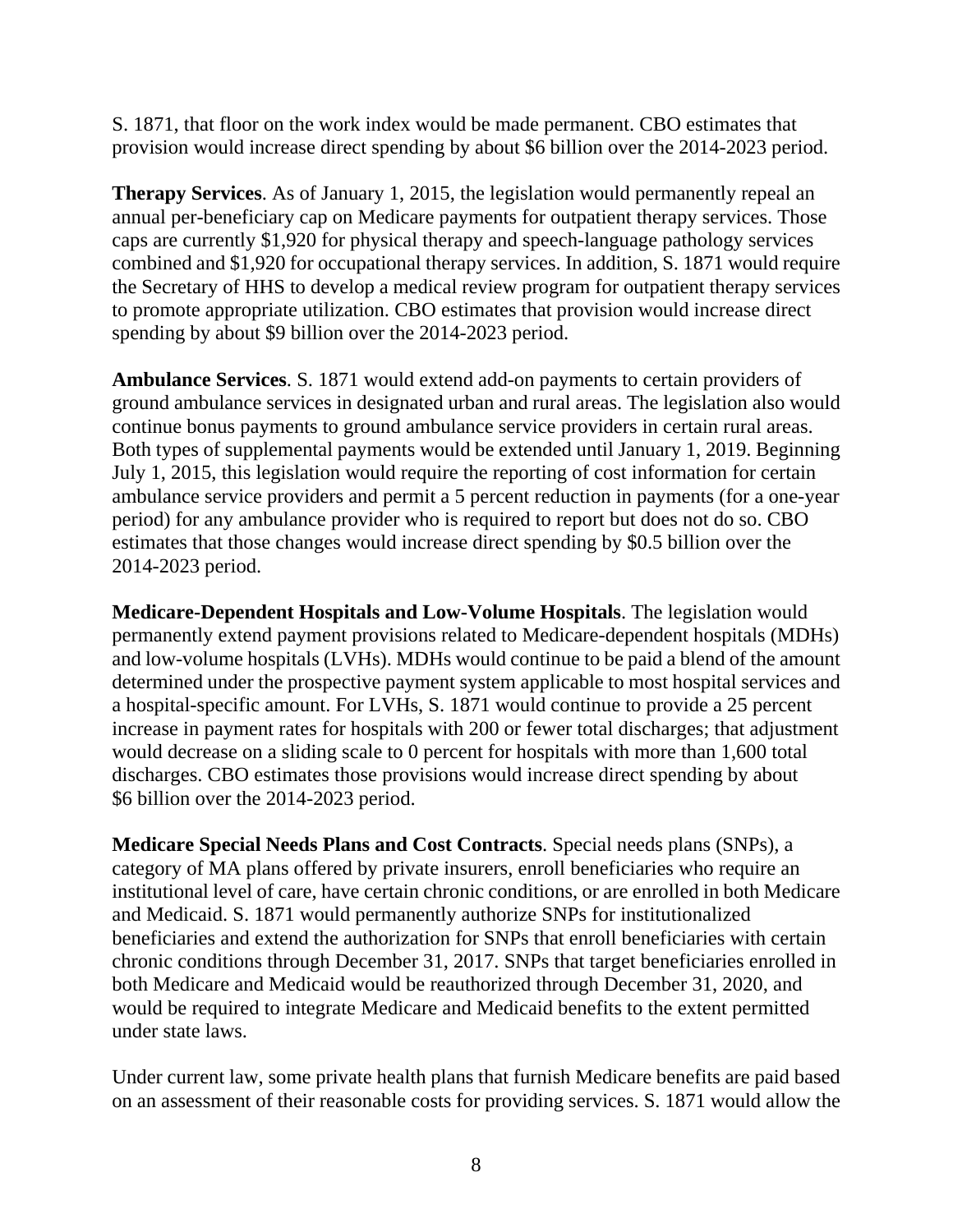Secretary of HHS to renew, through 2016, those cost contracts that are scheduled to cease under current law because they operate in areas that meet certain thresholds for competition among insurers. Cost contract plans affected by this provision could convert to become a new MA plan in 2017 or would have their contract terminated beginning in 2017. CBO estimates that those changes to Medicare rules for SNPs and cost contract plans would increase direct spending by approximately \$2 billion over the 2014-2023 period.

**Other Provisions**. S. 1871 would provide funding for quality measurement activities and a variety of beneficiary education and outreach activities. CBO estimates those provisions would increase direct spending by \$0.3 billion over the 2014-2023 period.

**Independent Payment Advisory Board Interactions**. For 2015 and subsequent years, the IPAB is obligated to make changes to the Medicare program that will reduce spending if the rate of growth in spending per beneficiary is projected to exceed a target rate of growth linked to the consumer price index and per capita changes in nominal gross domestic product. CBO's projections of the rates of growth in spending per beneficiary in its May 2013 baseline are below the target rates of growth for fiscal years 2015 through 2023. However, enacting S. 1871 would increase Medicare spending, which would increase the likelihood that the IPAB mechanism would be triggered. CBO estimates the expected value of the savings from triggering the IPAB mechanism would be a \$0.6 billion reduction in Medicare spending over the 2015-2023 period.

## **Extension of Medicaid and CHIP Provisions**

Subtitle B of title II would extend several Medicaid and CHIP provisions, at a cost of about \$7 billion over the 2014-2018 period and approximately \$9 billion over the 2014-2023 period.

**Qualifying Individuals**. States receive Medicare funding to pay Medicare Part B premiums for beneficiaries, known as Qualifying Individuals (QIs), who earn between 120 percent and 135 percent of the Federal Poverty Level (FPL) and who meet certain asset requirements. S. 1871 would authorize and fund the QI program for calendar years 2014 through 2018, as well as remove restrictions on the number of beneficiaries who may receive QI assistance. CBO estimates that provision would increase direct spending by about \$7 billion over the 2014-2023 period.

**Transitional Medical Assistance**. Transitional Medical Assistance (TMA) extends Medicaid coverage for four months for families who otherwise would lose eligibility because their income has increased. A temporary expansion of TMA that provides 12 months of coverage will expire on March 31, 2014. S. 1871 would continue that expansion to 12 months of coverage through December 31, 2018. In addition, the bill would allow states to opt out of providing TMA if they adopt the option under current law to extend Medicaid benefits to people whose income is below 138 percent of the FPL and if they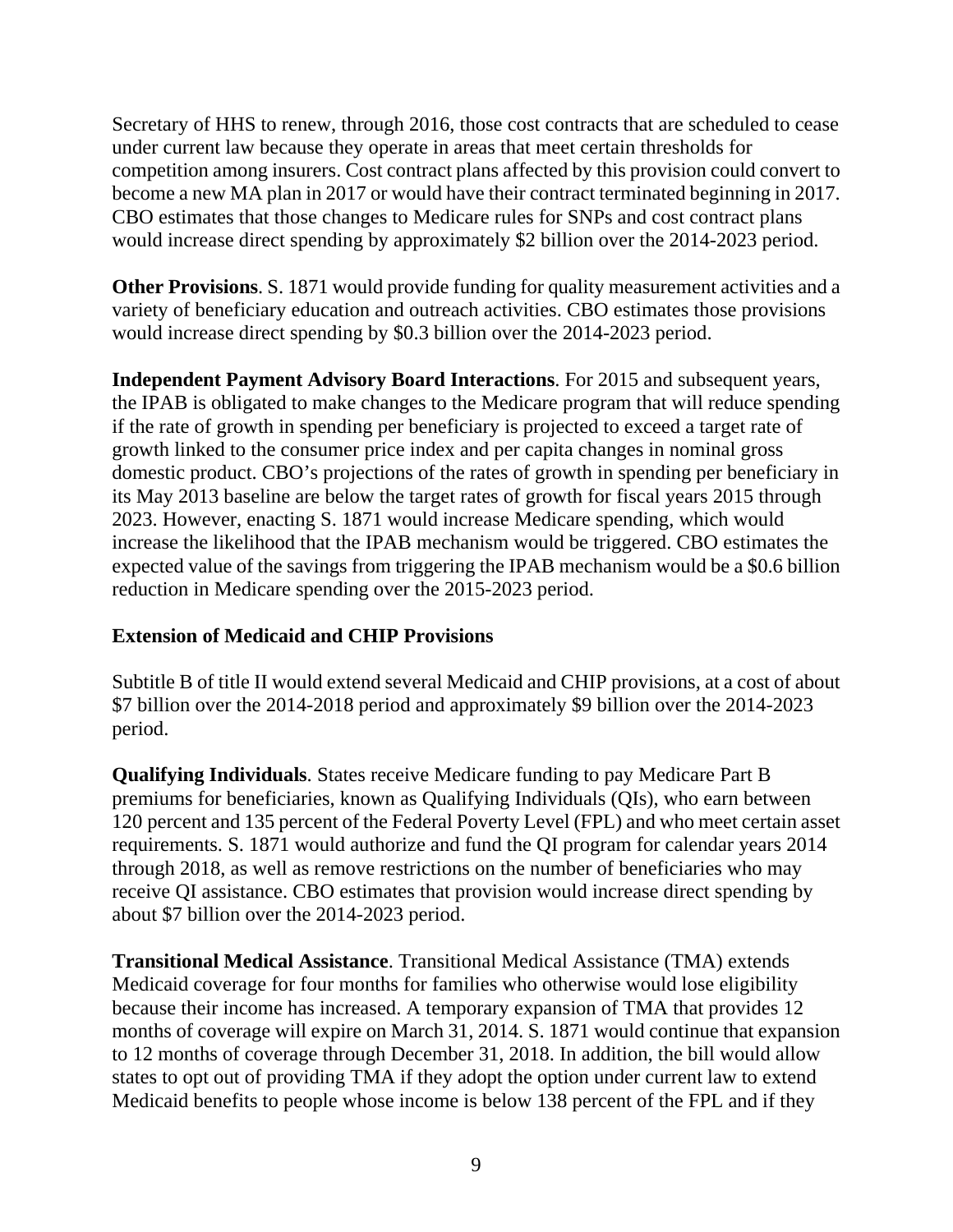provide 12 months of continuous eligibility to adults and children in Medicaid and CHIP. CBO estimates that this provision would increase direct spending by about \$0.8 billion over the 2014-2023 period.

**Express Lane Eligibility**. States may use data from other specified agencies to determine or re-determine children's eligibility for CHIP. This "express lane" eligibility provision will expire on September 30, 2014. S. 1871 would extend the authority for states to use express lane eligibility determinations until September 30, 2015. CBO estimates that provision would increase direct spending by about \$20 million over the 2014-2023 period.

**Pediatric Quality Measures.** S. 1871 would redirect \$15 million of funding previously appropriated for adult quality measurement to pediatric quality measurement. This provision has no net budgetary impact over the 2014-2023 period.

**Special Diabetes Programs**. S. 1871 would appropriate \$150 million a year through fiscal year 2019 for each of two existing diabetes research, prevention, and treatment programs. The first program funds grants through the National Institutes of Health; the second funds grants through the Indian Health Service. CBO estimates that provision would increase direct spending by \$1.5 billion over the 2014-2023 period.

## **Human Services Extensions**

Subtitle C of title II would extend several human services grant programs: abstinence education, personal responsibility, family-to-family health information, and health professions opportunity. Those extensions would cost \$0.4 billion over the 2014-2018 period and \$0.7 billion over the 2014-2023 period.

#### **Program Integrity**

Subtitle D of title II would increase funding to Medicare Recovery Audit Contractors (RACs), states, and the HHS Office of the Inspector General (OIG) to support efforts to reduce improper payments. CBO estimates that implementing those provisions would increase federal spending by \$0.3 billion over the 2014-2023 period. Specifically:

• Section 231 would mandate new education and outreach activities for the contractors who process Medicare fee-for-service claims, as well as a demonstration project related to the RACs. Section 231 also would allow the Secretary of HHS to retain a portion of the money recovered by the RACs and use the funds to support efforts that reduce improper payments. CBO estimates that section 231 would increase direct spending by about \$0.1 billion over the 2014-2023 period.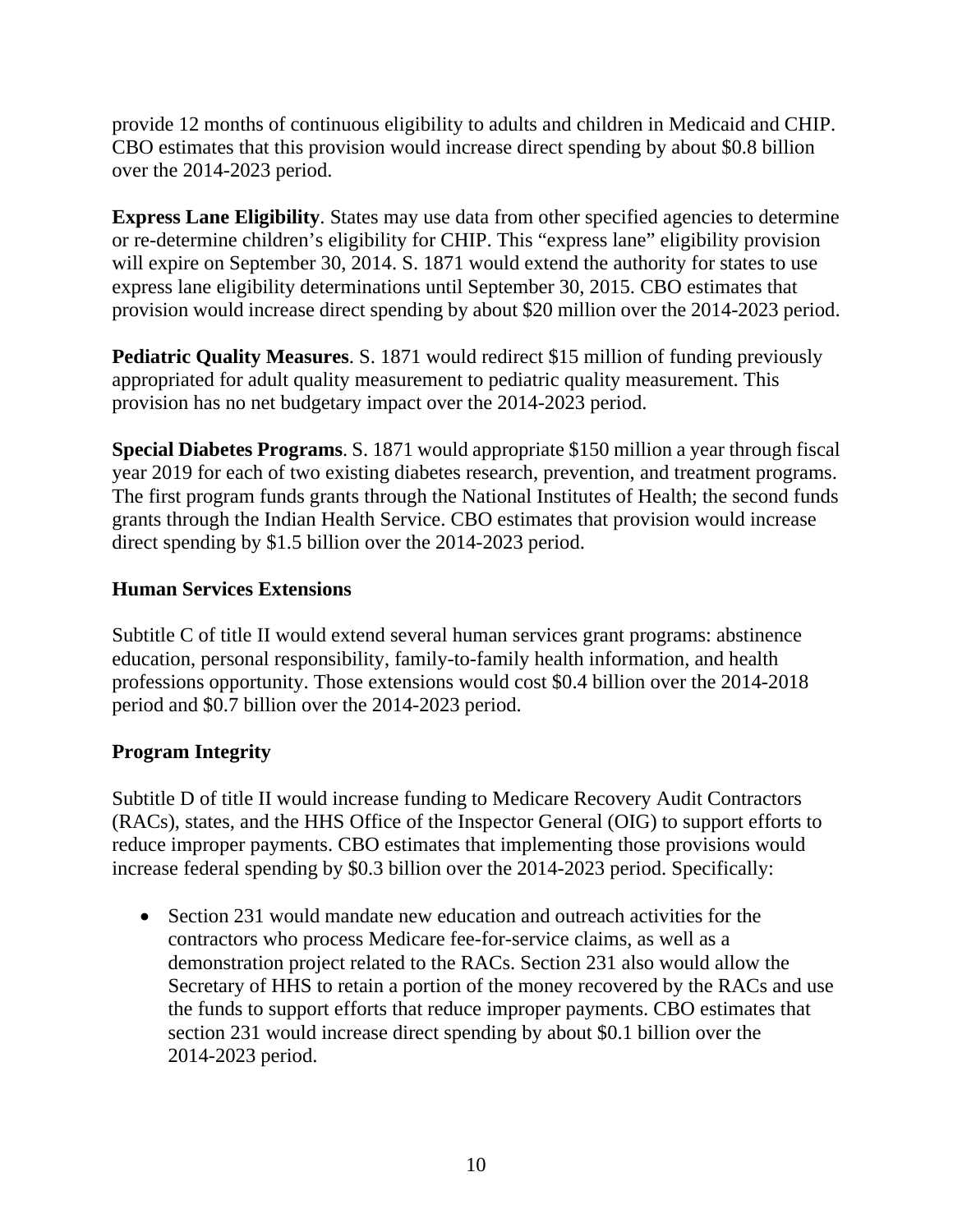- Section 232 would authorize states that operate Medicaid fraud control units to investigate and prosecute complaints of abuse and neglect of Medicaid patients in home and community-based settings. States could receive federal reimbursement to support the costs of those activities. CBO estimates that those federal payments to states would total about \$0.2 billion over the 2014-2023 period.
- Section 233 would redirect 3 percent of civil monetary penalties collected from resolution of Medicare and Medicaid fraud to the HHS OIG. The OIG could use those funds for oversight and enforcement activities. CBO estimates that this provision would result in \$5 million in new funding for the HHS OIG over the 2014-2023 period. Those redirected funds would be considered new outlays because, under current law, those penalties will be deposited in the Treasury.

That increased spending on enforcement activities would decrease spending for Medicare and Medicaid benefits. Under Congressional scorekeeping rules, the estimated reduction in spending for benefits is not available to offset the increased spending on enforcement, although the reduction in spending for benefits would reduce future budget deficits. $2 \text{ CBO}$ estimates that the "non-scoreable" savings from this subtitle would total about \$0.3 billion over the 2014-2023 period.

#### **Other Provisions**

Subtitle E of title II includes a number of other provisions that would affect Medicare and Medicaid. CBO estimates that enacting the provisions in subtitle E would increase federal spending by about \$5.5 billion over the 2014-2023 period. Most of that spending would result from three sections:

• Section 249 would require a pilot study of remote monitoring of individuals receiving home health services, with the goal of reducing spending on those services. The pilot study would make bonus payments to participating home health agencies for which the total cost of services covered by Parts A, B, and D of Medicare for beneficiaries covered by the study were below those costs for beneficiaries not covered by the study; those bonus payments would equal 75 percent of the amount by which those total costs differed. If eligible beneficiaries were randomly assigned to participating home health agencies, that mechanism would result in bonus payments to half of the participating agencies—even if there were no change in how those agencies provide care. Because participating agencies have considerable ability to select which patients they serve, CBO estimates that 75 percent of participating home health agencies would receive bonus payments. After accounting for the effect on program spending of changes in how participating

l 2. The Conference Report to the Balanced Budget Act of 1997 (P.L. 105-33) established a series of scorekeeping rules. Rule 14 states that "no increase in receipts or decrease in direct spending will be scored as a result of provisions of a law that provides direct spending for administrative or program management activities."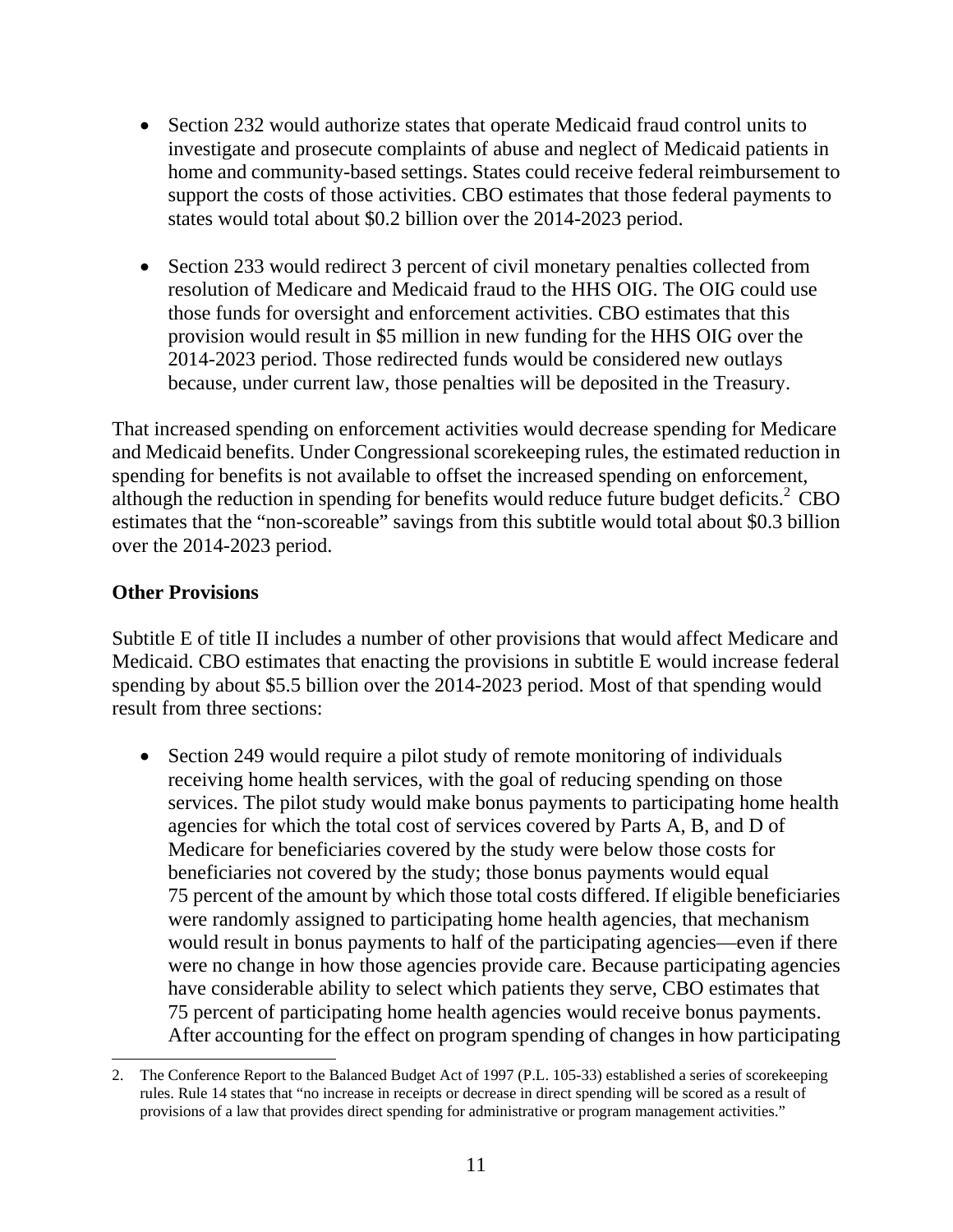home health agencies would provide care, CBO estimates that implementing that pilot program would increase Medicare spending by about \$1 billion over the 2014-2023 period.

- Section 254 would promote Medicaid beneficiary access to podiatrists and expand Medicare coverage of therapeutic shoes for beneficiaries with diabetes. CBO estimates that those changes would increase direct spending by about \$1 billion between 2014 and 2023.
- Section 255 would establish a demonstration program to improve access to community mental health services and would increase the federal government's share of Medicaid payments for those services. Those provisions would increase direct spending by about \$3 billion over the 2014-2023 period, CBO estimates.

The remaining provisions in subtitle E would have no budgetary effects or would cost less than \$50 million each over the 2014-2023 period, CBO estimates.

## **Spending Subject to Appropriation**

S. 1871 would also authorize specified funding levels for certain activities within HHS. Together, those specified authorizations would result in outlays of less than \$0.1 billion over the 2014-2023 period, assuming the appropriation of the authorized amounts.

- Section 241 would require the Secretary of HHS to establish a Commission on Improving Patient Directed Health Care and would authorize the appropriation of \$3 million per year for fiscal years 2014 and 2015 to support the Commission's activities.
- Section 255 would authorize the appropriation of \$50 million for fiscal year 2016 to support a demonstration program to improve community mental health services.

CBO has not estimated all potential discretionary effects for implementing the legislation. In particular, the estimate does not include the cost to HHS of administrative activities required to implement changes in program rules, nor does it include estimates of the cost of several studies that would be mandated by S. 1871 for which the amount of funding is unspecified.

## **PAY-AS-YOU-GO CONSIDERATIONS**

The Statutory Pay-As-You-Go (S-PAYGO) Act of 2010 establishes budget-reporting and enforcement procedures for legislation affecting direct spending or revenues for the current year and the 10 years beginning with the budget year as defined by the Balanced Budget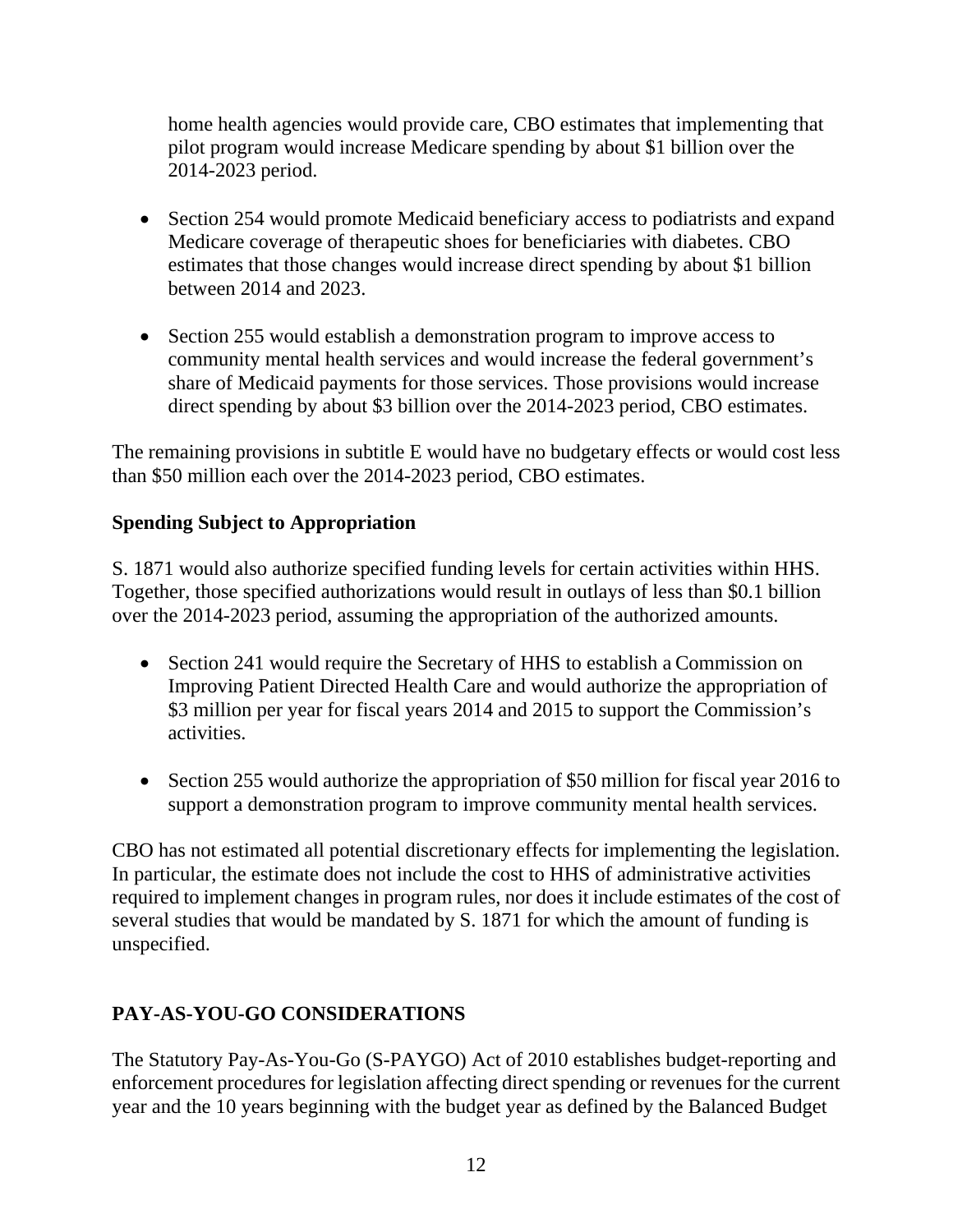and Emergency Deficit Control Act. Beginning in January 2014, the budget year is fiscal year 2015, so the following S-PAYGO estimates run through 2024. The net changes in outlays that are subject to those pay-as-you-go procedures are shown in the following table.

**CBO Estimate of Pay-As-You-Go Effects for S. 1871, as reported by the Senate Committee on Finance on January 16, 2014**

|                                    | By Fiscal Year, in Billions of Dollars |      |      |      |      |      |      |      |      |           |      |                    |      |
|------------------------------------|----------------------------------------|------|------|------|------|------|------|------|------|-----------|------|--------------------|------|
|                                    | 2014                                   | 2015 | 2016 | 2017 | 2018 | 2019 | 2020 | 2021 |      | 2022 2023 | 2024 | 2014-2014-<br>2019 | 2024 |
| <b>NET INCREASE IN THE DEFICIT</b> |                                        |      |      |      |      |      |      |      |      |           |      |                    |      |
| Statutory Pay-As-You-Go<br>Impact  | 6.7                                    | 13.6 | 14.4 | 14.9 | 14.7 | 14.9 | 16.1 | 17.5 | 19.2 | 18.5      |      | 17.5 79.3 167.9    |      |

#### **INTERGOVERNMENTAL AND PRIVATE-SECTOR IMPACT**

S. 1871 contains no intergovernmental mandates as defined in UMRA. Provisions of the bill would require states to provide extended assistance under Medicaid and to include podiatrists as physicians under the program. Because Medicaid provides states with significant flexibility to make programmatic adjustments in response to such changes in requirements, the new requirements would not be intergovernmental mandates as defined in UMRA. Other provisions relating to the Medicaid program would give states the option to participate in demonstration programs and to provide continuous eligibility to adults and children enrolled in Medicaid or CHIP. In total, CBO estimates that all of the bill's provisions related to Medicaid would result in additional spending by states of about \$3.5 billion over the 2014-2023 period.

The bill contains no private-sector mandates as defined in UMRA.

#### **PREVIOUS CBO ESTIMATES**

On September 13, 2013, CBO estimated that enacting H.R. 2810, the Medicare Patient Access and Quality Improvement Act of 2013, as ordered reported by the House Committee on Energy and Commerce on July 31, 2013, would cost about \$175 billion over the 2014-2023 period. That legislation is comparable to title I of S. 1871. We have subsequently reduced that estimate to \$146 billion, reflecting two final actions. First, the Centers for Medicare and Medicaid Services published a final rule that announced the update to the conversion factor for the physician fee schedule for 2014 and other current-law adjustments. The revised payment rates, as well as other information provided